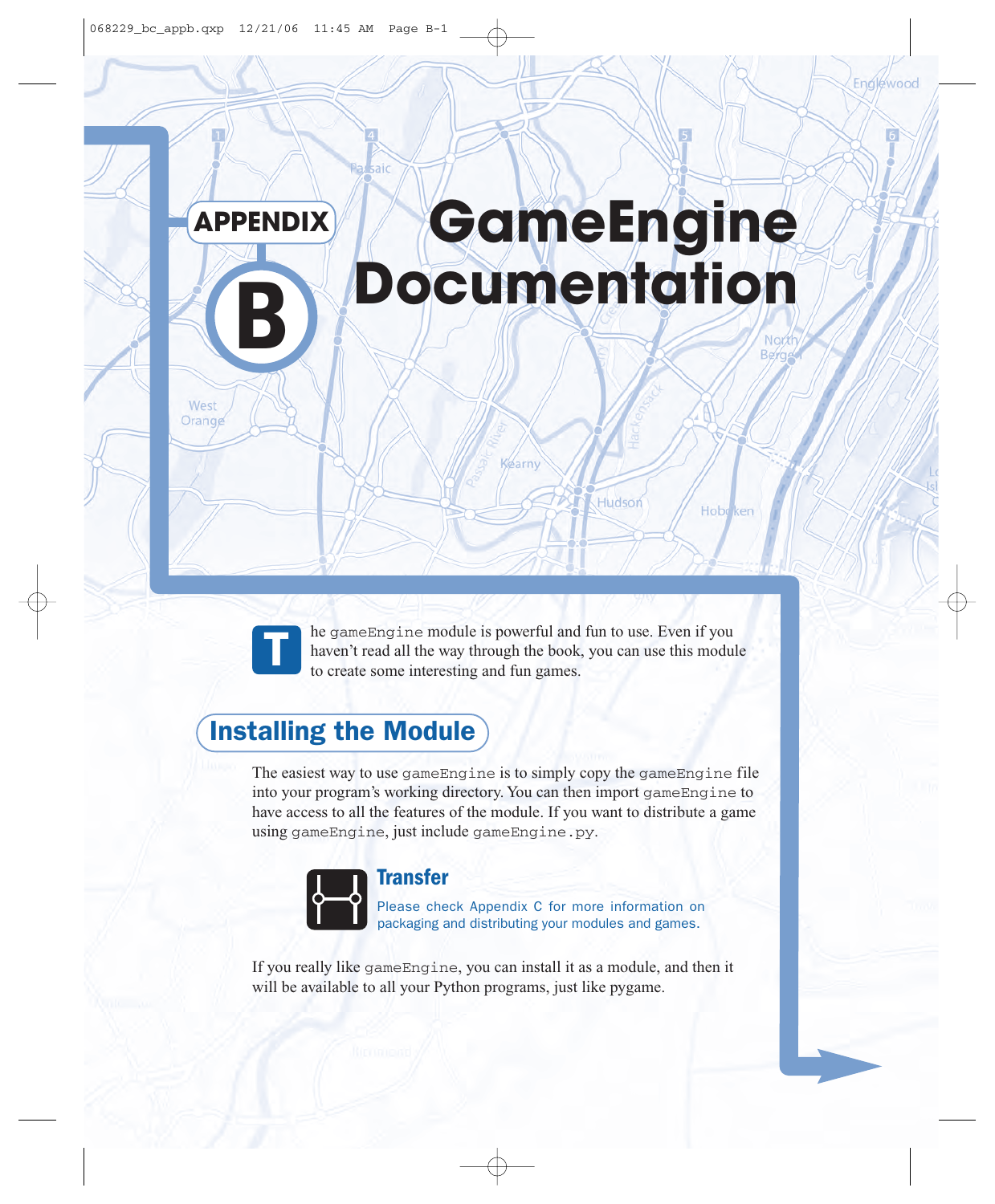Here's how you install gameEngine as a module:

- 1. **Extract the files in gameEngine-1.1.zip to a temporary directory.**
- 2. **Open a command shell and move to the directory.**

For example, use a terminal shell in Linux/Mac or a DOS shell in Windows. Move to the temporary directory.

#### 3. **Install the program.**

You'll find a Python program in the directory called setup.py. Run that program with the install directive, like this:

python setup.py install

This program will automatically copy gameEngine.py to an appropriate spot in your Python system so it will be available to all your Python programs.



#### **Transfer**

The setup.py program and installation process are described in Appendix C.

### Using the Scene Class

The gameEngine Scene class is a simple but powerful tool that encapsulates the IDEA/ALTER framework. You can make an instance of the Scene class right away, or you can extend the Scene class to make a custom starting point for your games.

Once you've created a Scene, you can add sprites to its sprites attribute. You can also modify the background object, and even make new sprite lists that will all automatically be updated at the right time. You can add any sprites you wish to a scene, regular sprites, instances of the SuperSprite class, gameEngine widgets, or extensions of any of these things.

When you want the game to begin, call your scene instance's start() method to get things rolling. Of course you can stop a scene with the stop() method. One program can have multiple scenes to handle various states, sub-games, instruction screens, or whatever you want.

If you've created an extension of the Scene class, you can override one or both of two event-handling functions. The doEvents() method passes a copy of the event object from the main loop so you can do any traditional event-handling there. The update() method runs every frame (just like pygame.sprite.Sprite's update() method) so you can use it to put any code you wish.

Table B-1 describes the Scene attributes, which can be modified externally.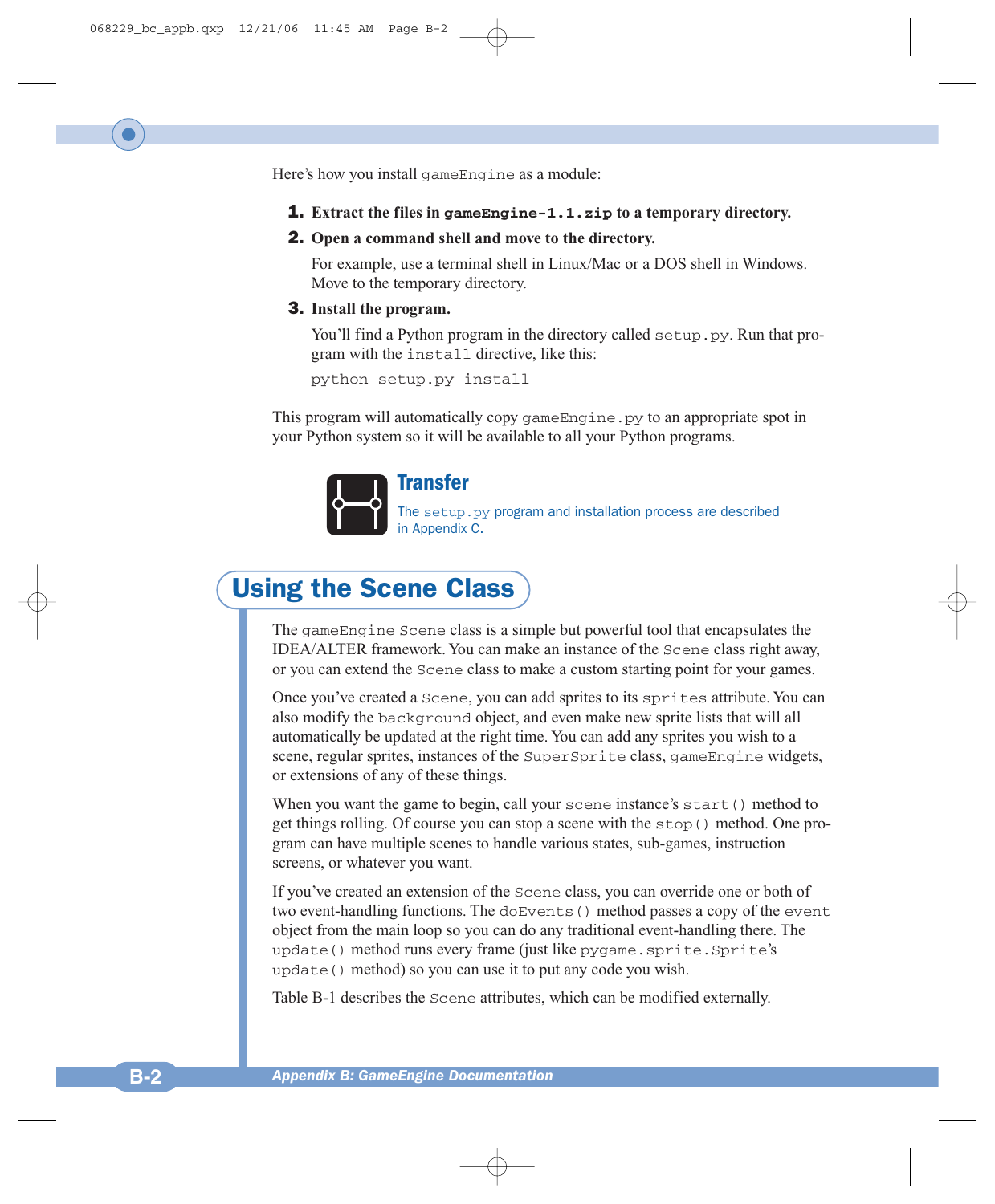| <b>Table B-1</b> | <b>Public Scene Attributes</b> |                                                                                                                                         |
|------------------|--------------------------------|-----------------------------------------------------------------------------------------------------------------------------------------|
| <b>Name</b>      | <b>Type</b>                    | <b>Description</b>                                                                                                                      |
| background       | Surface                        | The background drawing surface<br>of the scene.                                                                                         |
| screen           | Surface                        | The primary drawing surface of the<br>scene.                                                                                            |
| sprites          | List of sprite objects         | The primary sprite group. You can<br>create other sprite groups with the<br>Scene class's makeSpriteGroup()<br>and addGroup () methods. |

Table B-2 shows the publicly accessible methods of the Scene object.

| <b>Table B-2</b>             | <b>Public Scene Methods</b>                                                                                                |                                                                                                                                              |  |
|------------------------------|----------------------------------------------------------------------------------------------------------------------------|----------------------------------------------------------------------------------------------------------------------------------------------|--|
| <b>Name</b>                  | <b>Parameters</b>                                                                                                          | <b>Description</b>                                                                                                                           |  |
| $init$ ()                    | $<$ none $>$                                                                                                               | Initiator. If you're writing an<br>extension of the Scene class,<br>be sure to call Scene.<br>init (self) at the<br>beginning of the method. |  |
| start()                      | $<$ none $>$                                                                                                               | Starts the __mainLoop()<br>method.                                                                                                           |  |
| stop()                       | $<$ none $>$                                                                                                               | Ends the Scene object's<br>main loop and sends control<br>back to the calling program.                                                       |  |
| makeSpriteGroup<br>(sprites) | sprites: a list of sprites<br>to add to the new sprite<br>group.                                                           | Returns a sprite group.                                                                                                                      |  |
| addSpriteGroup<br>(qrow)     | group: a sprite group<br>created through the Scene<br>class's makeSpriteGroup()<br>method or the pygame.<br>sprite.Group() | Adds the group to the<br>Scene's list of groups.<br>Group is automatically<br>cleared, updated, and<br>redrawn inside main loop.             |  |
| setCaption<br>(title)        | title: a string<br>containing new caption                                                                                  | Sets the window caption to<br>the text specified by title.                                                                                   |  |

#### *Using the Scene Class* **B-3**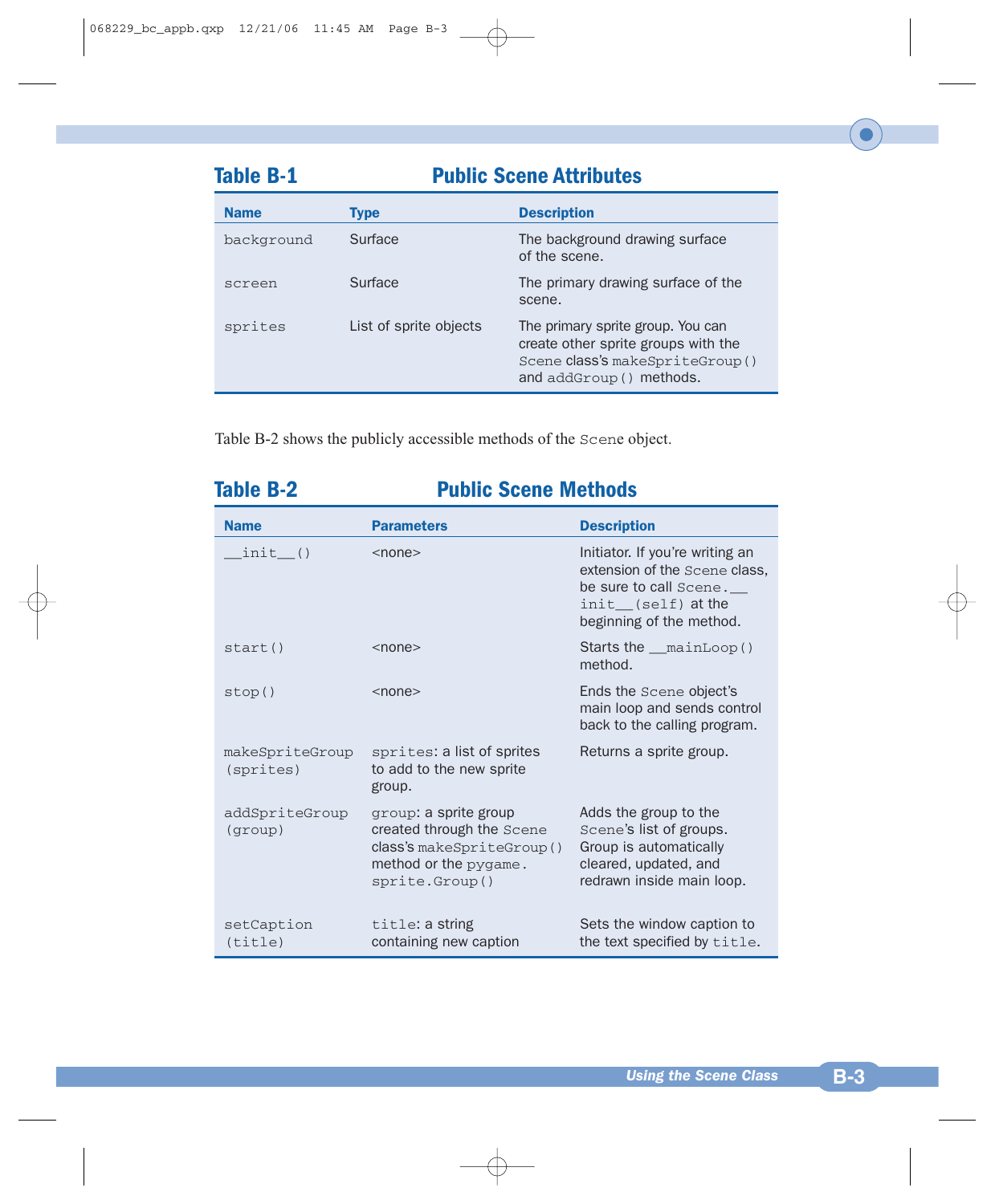The Scene methods shown in Table B-3 are meant to be overridden in subclasses of Scene. Both are empty in the standard Scene class. They are used to add event or collision functionality to extensions of the Scene class.

#### **Table B-3 Scene Override Methods**

| <b>Name</b>      | <b>Parameters</b>                                               | <b>Description</b>                                                                                                  |
|------------------|-----------------------------------------------------------------|---------------------------------------------------------------------------------------------------------------------|
| doEvents (event) | event: the event object<br>passed to the doEvents ()<br>method. | Override this method to<br>write code that has access<br>to the event object and runs<br>every frame.               |
| update()         | $<$ none $>$                                                    | Override this method to write<br>code that runs every frame.<br>Note that doEvents () is<br>called before update(). |

### Using the Label Class

The gameEngine Label class is a lightweight but powerful GUI widget. Use a label instance when you want to easily place text on the screen. All Label control is done through its attributes (see Table B-4). All attributes have a default value, so you don't absolutely have to set any of them (but you should for best results). You can change any Label attributes even after the label has been displayed.

| 401F |  |
|------|--|
|------|--|

#### **Public Attributes of the Label Class**

| <b>Name</b> | <b>Type</b>                | <b>Description</b>                                          |
|-------------|----------------------------|-------------------------------------------------------------|
| font        | pygame.font.Fontinstance   | The font and size that will be<br>used in this label.       |
| text        | string                     | Text to display.                                            |
| fgColor     | color tuple $(R, G, B)$    | Foreground color of text.                                   |
| bqColor     | color tuple $(R, G, B)$    | Background color behind text.                               |
| center      | position tuple $(x, y)$    | Position of label center, used to<br>position entire label. |
| Size        | size tuple (width, height) | Used to set label's size.                                   |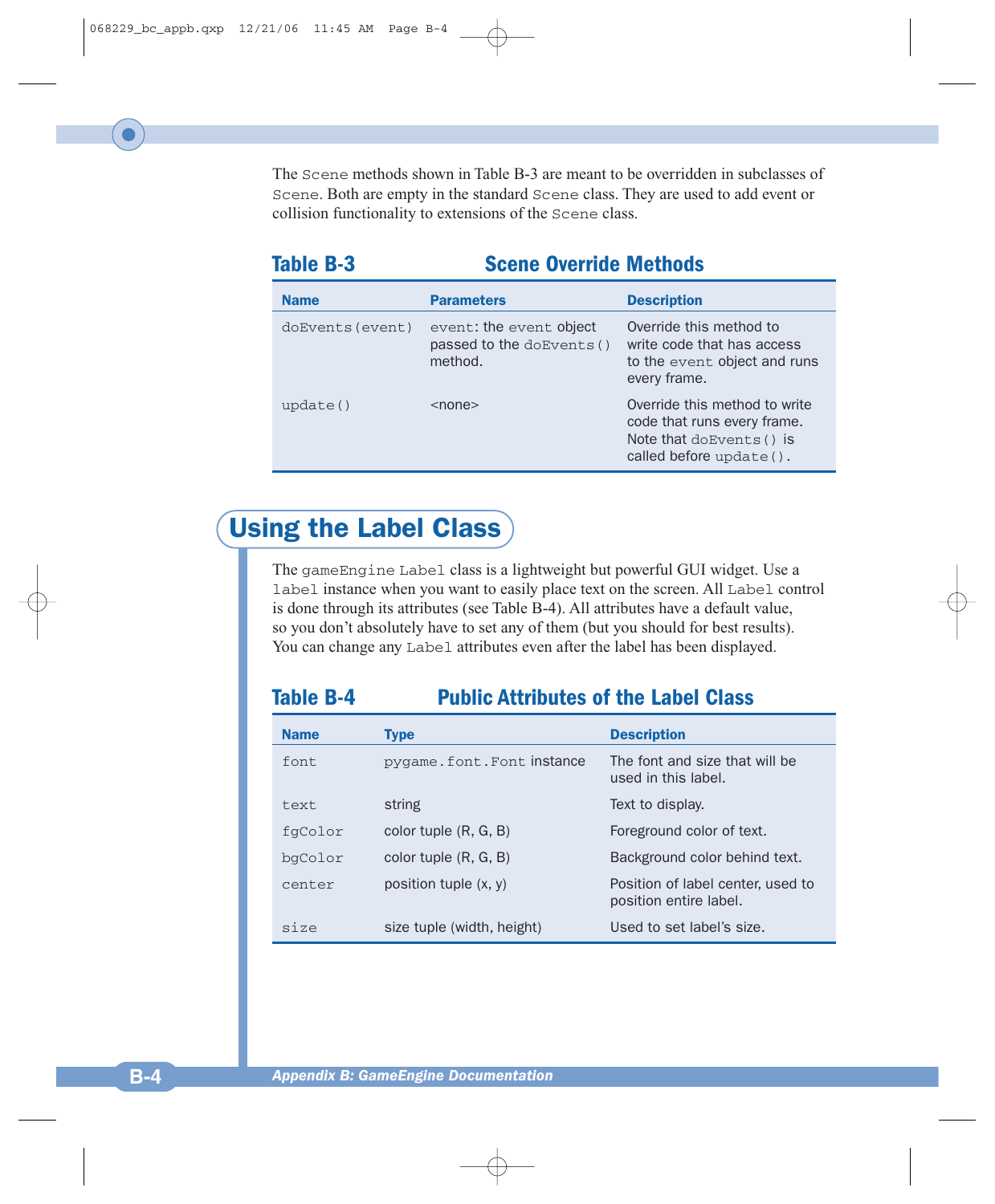### Using the Button Class

The gameEngine Button class is an extension of the Label class that has the added ability to detect mouse clicks. It has two Boolean attributes for detecting mouse activity. active is True if the mouse's left button is down over the button. clicked is True if the mouse left button was pressed and released over the button.

The default background color is set to gray to differentiate it from the Label, but you can change it to whatever you wish. Table B-5 lists the attributes you can modify.

#### **Table B-5 Public Attributes of the Button Class**

| <b>Name</b> | <b>Type</b>                | <b>Description</b>                                            |
|-------------|----------------------------|---------------------------------------------------------------|
| font *      | pygame Font class          | The font that will be used in this label.                     |
| text *      | string                     | Text to display.                                              |
| fgColor *   | color tuple $(R, G, B)$    | Foreground color of text.                                     |
| bqColor *   | color tuple $(R, G, B)$    | Background color behind text.                                 |
| center *    | position tuple $(x, y)$    | Position of label center, used to posi-<br>tion entire label. |
| $size *$    | size tuple (width, height) | Used to set label's size.                                     |

\* *This attribute is inherited from the Label class.*

The Button class has two Boolean attributes that are not intended to be changed from the outside, as shown in Table B-6. Instead, these attributes report the current status of the button.

#### **Table B-6 Read-Only Attributes of the Button Class**

| <b>Name</b> | <b>Type</b>    | <b>Description</b>                                             |
|-------------|----------------|----------------------------------------------------------------|
| Active      | <b>Boolean</b> | True if mouse button is down and mouse is over<br>button rect. |
| Clicked     | <b>Boolean</b> | True if mouse was pressed and released over<br>button rect.    |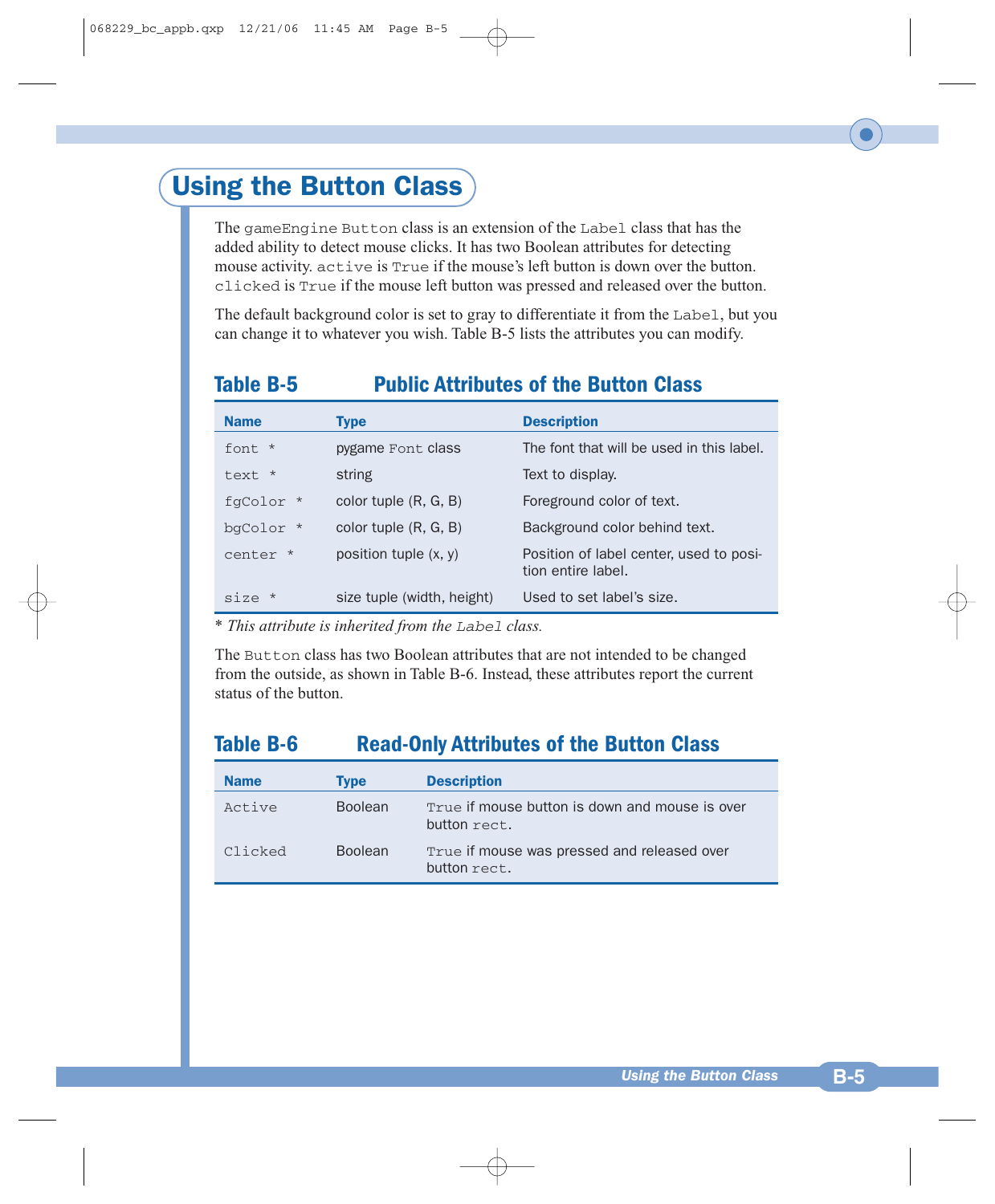### Using the Scroller Class

gameEngine includes a simple scroller that serves the purpose of a scroll bar in traditional GUI environments. The main purpose of the scroller is to act as a graphical way to edit and view numerical input. The Scroller class is an extension of the Button class, so it has all the characteristics of Button (including those inherited from the Label class). Scroller also has its own attributes used to control the scroller's behavior (see Table B-7).

The scroller has a numeric value attribute that ranges from minValue to maxValue. If the user clicks the mouse on the left half of the scroller, the value is reduced by increment. If the user clicks on the right half, the value is increased by increment.

| <b>Name</b> | <b>Type</b>                | <b>Description</b>                                          |
|-------------|----------------------------|-------------------------------------------------------------|
| $f$ ont $*$ | pygame.font.Font object    | The font that will be used in this<br>label.                |
| text *      | string                     | Text to display.                                            |
| fgColor *   | color tuple $(R, G, B)$    | Foreground color of text.                                   |
| bgColor *   | color tuple $(R, G, B)$    | Background color behind text.                               |
| center *    | position tuple $(x, y)$    | Position of label center. Used to<br>position entire label. |
| $size *$    | size tuple (width, height) | Used to set label's size.                                   |
| Value       | integer or float           | The numeric value that the scroller<br>displays.            |
| minValue    | integer or float           | Minimum value attainable by<br>scroller. Can be negative.   |
| maxValue    | integer or float           | Maximum value attainable by<br>scroller.                    |
| Increment   | integer or float           | If mouse is currently clicked,<br>change this amount.       |

#### **Table B-7 Public Attributes of the Scroller Class**

\* *This attribute is inherited from the Label class.*



#### **Information Kiosk**

The scroller also inherits the active and clicked attributes from the Button class, but these are not meant to be used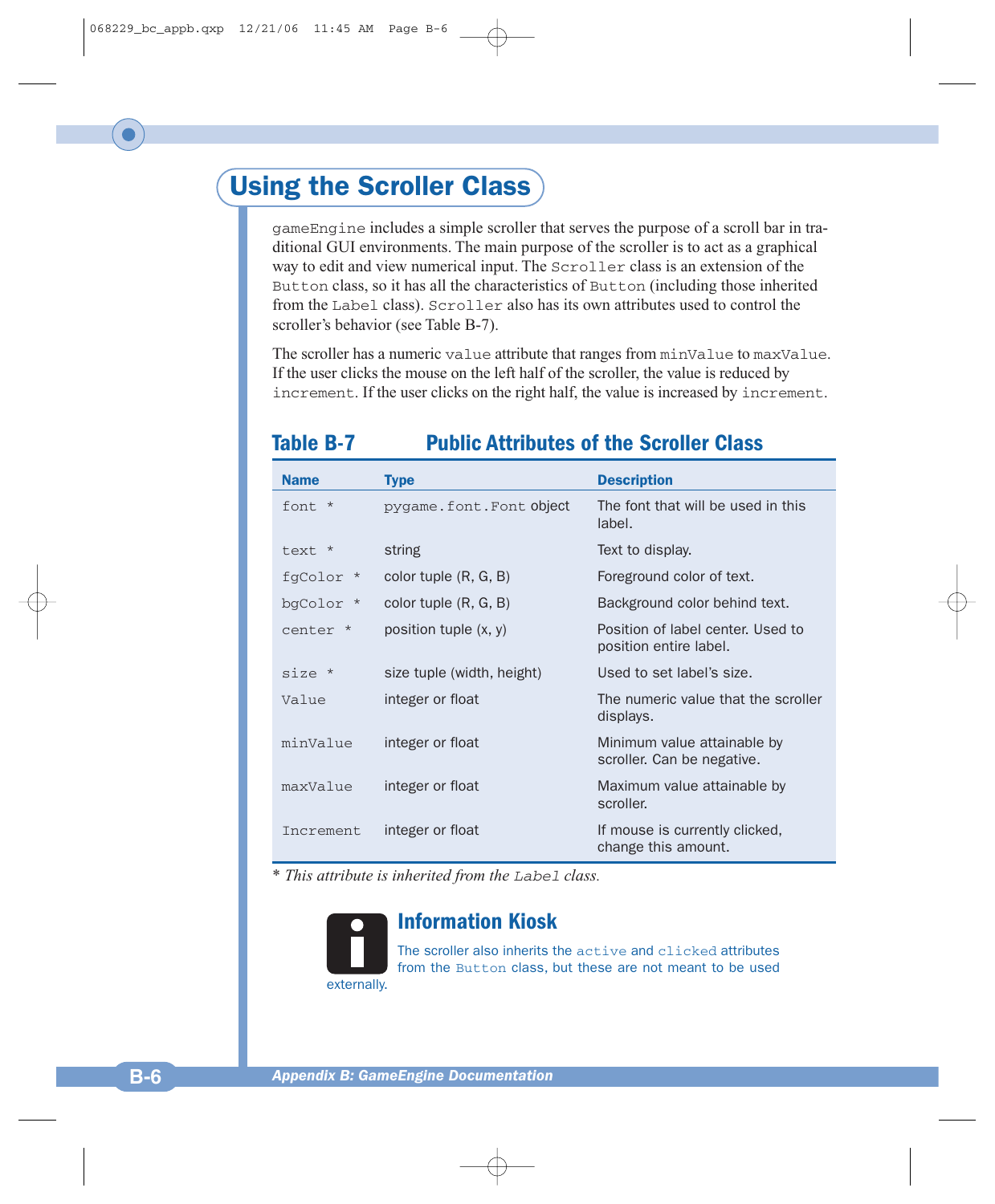### Introducing the SuperSprite Class

The SuperSprite class is a powerful and flexible extension of the pygame.sprite.Sprite class. SuperSprite incorporates many of the sprite features described throughout this book. For example, you can set a SuperSprite instance's speed and direction, and the sprite will not only rotate automatically to face that direction, but also travel in that direction at the indicated speed. If you prefer, you can indicate the sprite's dx and dy attributes, and it will move accordingly.

The SuperSprite class has five different boundary-checking behaviors built in. It also has built-in functions to speed up, slow down, and rotate. If you want to use complex physics, you can add a force vector to the sprite, and this new vector will be added to the sprite's current motion vector.

SuperSprite has a couple of features designed for collision detection. You can check to see if the sprite collides with a particular sprite or an entire group of sprites. If you need more specific information, you can easily determine the distance between the sprite and any other point, or the angle between the sprite and a point.

A few utility methods round out the SuperSprite class's bag of tricks. It has a method that prints out the sprite's current position and motion vector (useful for debugging). It also has Boolean methods that can determine whether the sprite is currently being dragged or clicked. Finally, you can change the sprite's image attribute easily to make the sprite handle any bitmap.

The SuperSprite object (like the Scene object) can be instantiated as is, or it can be extended to form your own class based on SuperSprite. If you extend SuperSprite, you can add your own event-handling code. Although the SuperSprite is a powerful beast, it's pretty easy to use. The upcoming section offers a rundown of its attributes.

### Public attribute of the SuperSprite

The SuperSprite object has some attributes that could conceivably be referred to from outside the method, but generally there isn't a good reason to do so. If possible, use methods to control the behavior of the SuperSprite object.



#### **Step Into the Real World**

The one place I tend to use  $Supersprite$  attributes directly is in the  $dx$  and  $dy$ attributes. If you do the same, remember also to call the updateVector() method to make sure your changes are recorded. (Of course, if you use the built-in vectorchanging methods, you won't need to do this.)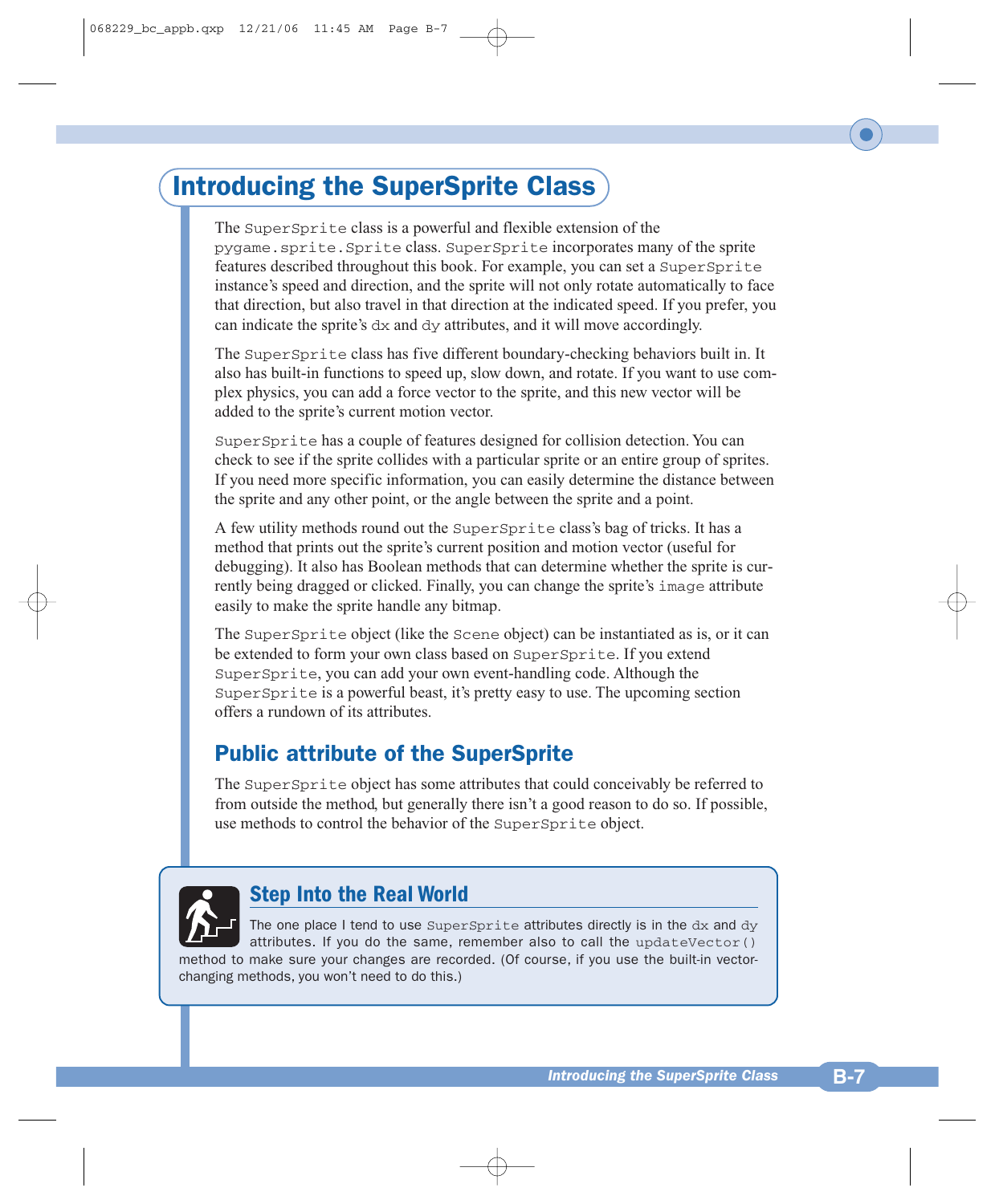### Public methods of the SuperSprite

The SuperSprite has a *lot* of methods (29 public and 4 private). To manage all these choices, I'll break them into categories.

Whenever you use the SuperSprite object, you'll almost always use a few extremely common methods — which are shown in Table B-8.

| able B-8                  | <b>SuperSprite's Essential Methods</b>                                                                                                                                                               |                                                                                                                                                      |  |
|---------------------------|------------------------------------------------------------------------------------------------------------------------------------------------------------------------------------------------------|------------------------------------------------------------------------------------------------------------------------------------------------------|--|
| <b>Name</b>               | <b>Parameters</b>                                                                                                                                                                                    | <b>Description</b>                                                                                                                                   |  |
| init_( <i>scene</i> )     | scene: a gameEngine<br>Scene object. The scene<br>to which this instance is<br>associated                                                                                                            | Initializes the SuperSprite<br>instance. If you are extending<br>the class, be sure to call<br>SuperSprite.__init_<br>(self) at beginning of method. |  |
| setImage(image)           | $image:$ the filename of<br>an image (If the image has<br>a front, the front of the<br>image should face East.)                                                                                      | Used to set the image attribute.<br>Creates an image master that<br>can be automatically rotated as<br>needed.                                       |  |
| setPosition<br>(position) | position: (x, y)<br>coordinates of the desired<br>position on-screen                                                                                                                                 | Moves the sprite immediately<br>to the given coordinates.                                                                                            |  |
| setSpeed (speed)          | speed: The number of<br>pixels that the sprite will<br>travel per frame                                                                                                                              | Sets the speed to any arbitrary<br>value, including negative values.<br>No speed limits imposed.                                                     |  |
| speedUp (amount)          | amount: the pixel-per-frame<br>increase in speed. Can be<br>floating-point and/or<br>negative value. (Negative<br>will slow the sprite down<br>and eventually cause the<br>sprite to move backward.) | Changes the speed by amount<br>pixels per frame. Respects<br>speed limits $(-3$ to $+10$ by<br>default, or changed by<br>$setspeedLimits()$ ).       |  |
| setAngle(dir)             | $dir:$ an angle in degrees<br>(East is 0, increases<br>counterclockwise)                                                                                                                             | Arbitrarily sets both the visual<br>rotation and the direction of<br>travel to $dir.$                                                                |  |
| turnBy (amount)           | amount: an angle in degrees<br>(negative values turn<br>clockwise, positive values<br>turn counterclockwise)                                                                                         | Changes both visual rotation<br>and direction of travel by<br>amount degrees.                                                                        |  |

#### **Table B-8 SuperSprite's Essential Methods**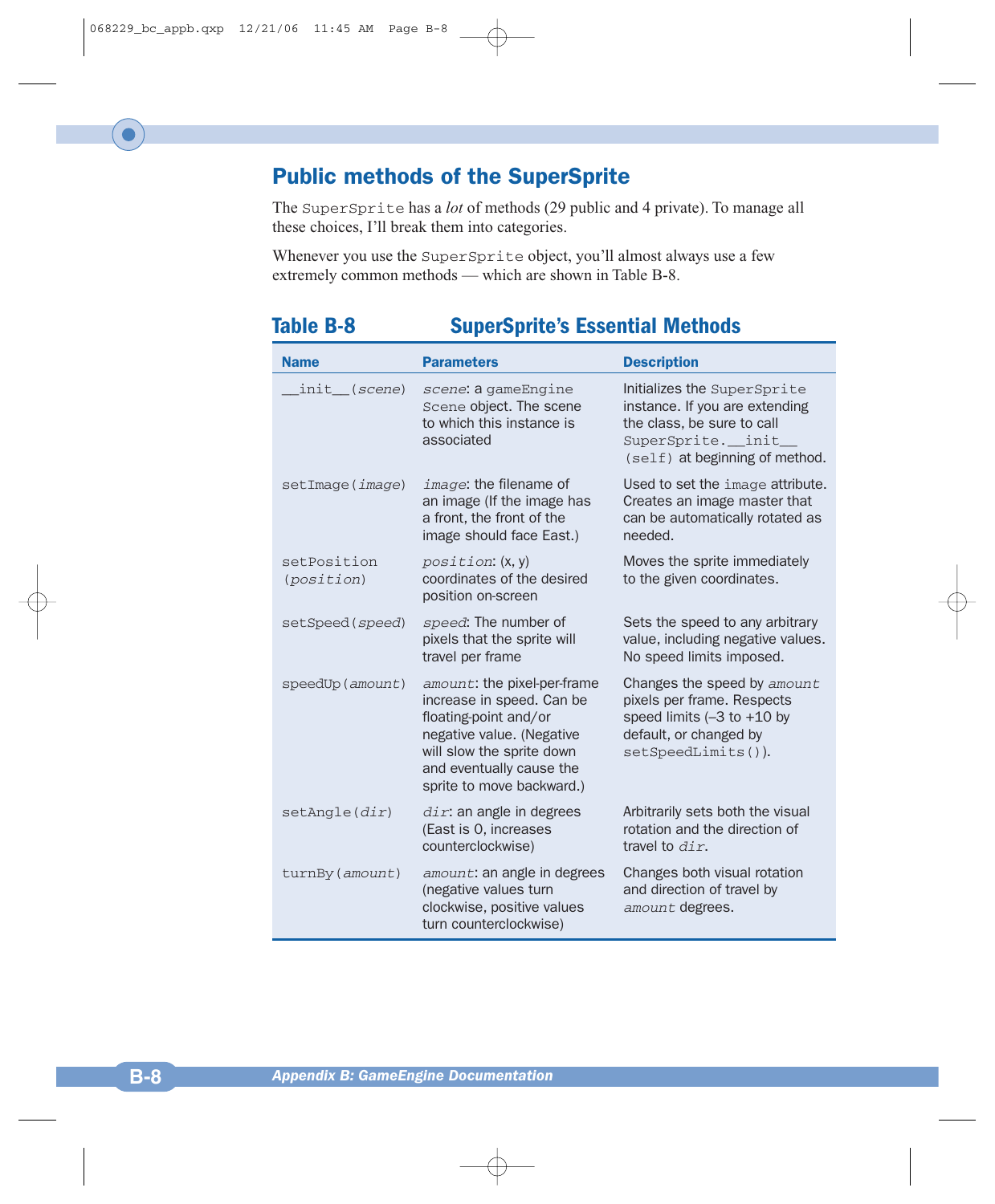Sometimes you need more specific controls for the sprite's motion. The methods shown in Table B-9 give you several techniques for altering or setting the sprite's motion vector.

| Table B-9 |  | <b>SuperSprite's Vector-Manipulation Methods</b> |  |
|-----------|--|--------------------------------------------------|--|
|-----------|--|--------------------------------------------------|--|

| <b>Name</b>                 | <b>Parameters</b>                                        | <b>Description</b>                                                                                           |
|-----------------------------|----------------------------------------------------------|--------------------------------------------------------------------------------------------------------------|
| setDX(dx)                   | $dx$ : new $dx$ value                                    | Changes the dx attribute of the<br>sprite. Use this method instead of<br>directly assigning a dx value.      |
| setDY(dx)                   | $\frac{dy}{dx}$ new $\frac{dy}{dx}$ value                | Changes the dy attribute of the<br>sprite. Use this method instead of<br>directly assigning a dy value.      |
| addDX(ddx)                  | $ddx$ : change in $dx$                                   | Changes the dx attribute of the<br>sprite by the indicated amount.                                           |
| addDY(ddx)                  | $ddy$ : change in $dy$                                   | Changes the dy attribute of the<br>sprite by the indicated amount.                                           |
| setComponents<br>((dx, dy)) | $dx$ , $dy$ : new motion-<br>vector components           | Assigns dx and dy in one step.                                                                               |
| updateVector()              | <none></none>                                            | If you must set dx or dy attributes<br>directly, this method makes the<br>change permanent when invoked.     |
| moveBy (vector)             | vector: motion<br>vector in component<br>form $(dx, dy)$ | Moves the sprite according to the<br>vector without affecting rotation,<br>direction, or speed.              |
| addForce(amt,<br>angle)     | amt: length of force<br>vector                           | Adds force vector to current speed<br>and direction of travel. Used for<br>simulating skidding, gravity, and |
|                             | angle: angle of<br>force vector                          | so on.                                                                                                       |
| forward(amt)                | $amt$ : number of<br>pixels to move                      | Moves in the current facing direction.<br>Does not change speed.                                             |
| rotateBy(amt)               | amt: degrees of<br>rotation to add to<br>visual rotation | Changes visual rotation without<br>affecting direction of travel.                                            |

Table B-10 lists several methods for adding handy features to the SuperSprite.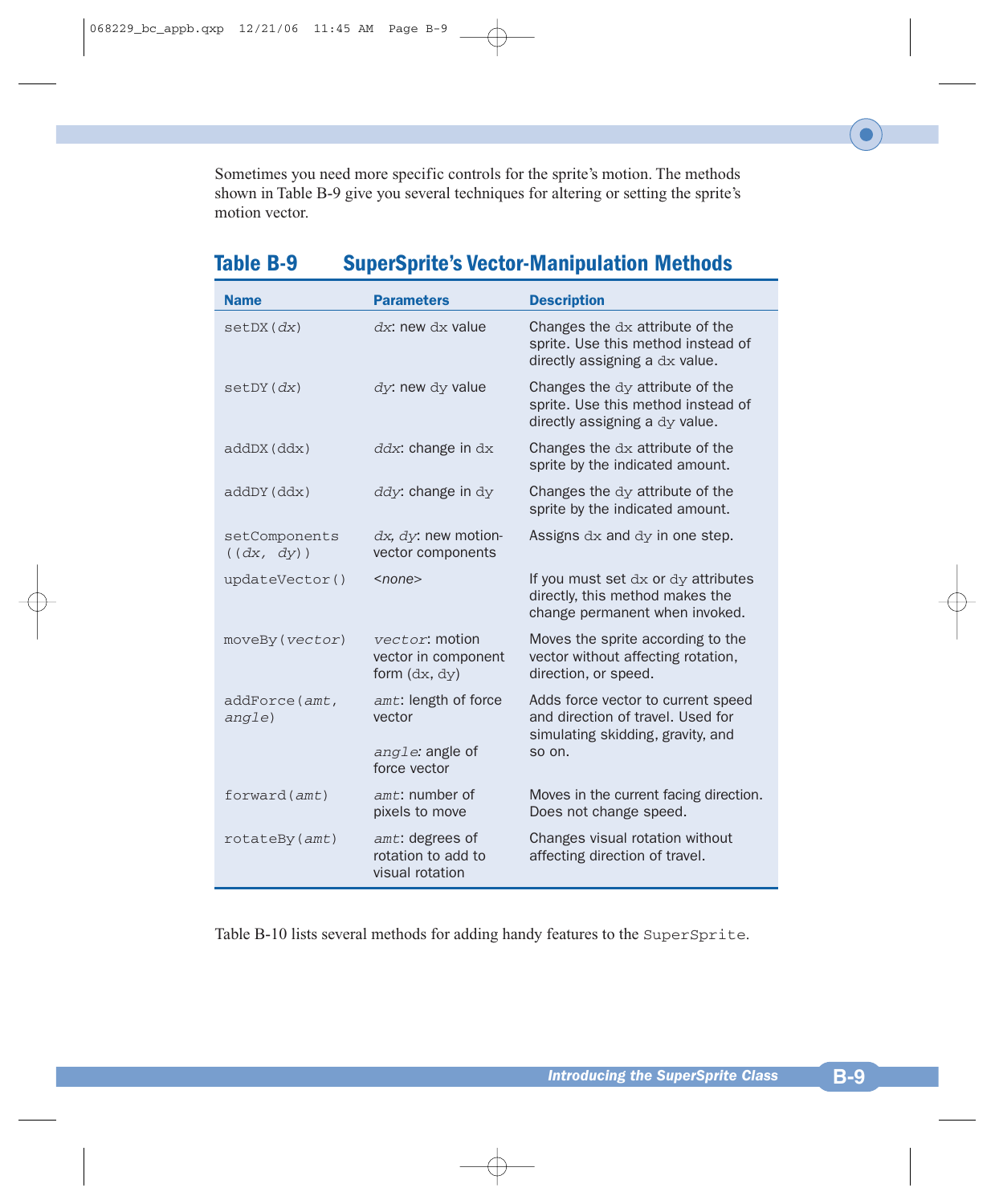### **Table B-10 SuperSprite's Utility Methods**

| <b>Name</b>                  | <b>Parameters</b>                                                  | <b>Description</b>                                                                                                                    |
|------------------------------|--------------------------------------------------------------------|---------------------------------------------------------------------------------------------------------------------------------------|
| setBoundAction<br>(action)   | action: one of the<br>following constants:                         | Sets the boundary<br>action to the specified<br>value. If none is                                                                     |
|                              | WRAP around screen                                                 | specified, then WRAP is<br>the default behavior.                                                                                      |
|                              | BOUNCE off boundary                                                |                                                                                                                                       |
|                              | STOP at edge of screen                                             |                                                                                                                                       |
|                              | HIDE offstage and stop                                             |                                                                                                                                       |
|                              | CONTINUE indefinitely                                              |                                                                                                                                       |
| setSpeedLimits<br>(max, min) | max: maximum speed<br>(pixels per frame)                           | Sets the upper and<br>lower speed limits.<br>Respected by the                                                                         |
|                              | $min$ : minimum speed<br>(pixels per frame)                        | speedUp() method.                                                                                                                     |
| mouseDown()                  | $<$ none $>$                                                       | Returns True if mouse<br>button is currently pressed<br>over sprite. Can be used for<br>drag-and-drop.                                |
| clicked()                    | <none></none>                                                      | Returns True if mouse button<br>is pressed and released over<br>sprite. Makes sprite act like a<br>button.                            |
| collidesWith<br>(target)     | target: any sprite<br>(ordinary or SuperSprite)                    | Returns True if colliding<br>with target.                                                                                             |
| collidesGroup<br>(qrowp)     | group: a sprite group                                              | Returns True if a sprite<br>in the group was hit in this<br>frame, or None if there are<br>no collisions between sprite<br>and group. |
| distanceTo(point)            | point: a specific set<br>of (x, y) coordinates<br>on-screen        | Determines the distance<br>from the center of the<br>sprite to point.                                                                 |
| dirTo (point)                | <i>point:</i> a specific set<br>of (x, y) coordinates<br>on-screen | Determines direction<br>from center of sprite to<br>point.                                                                            |
| dataTrace()                  | <none></none>                                                      | Prints x, y, speed, dir, dx,<br>and dy. Used for debugging.                                                                           |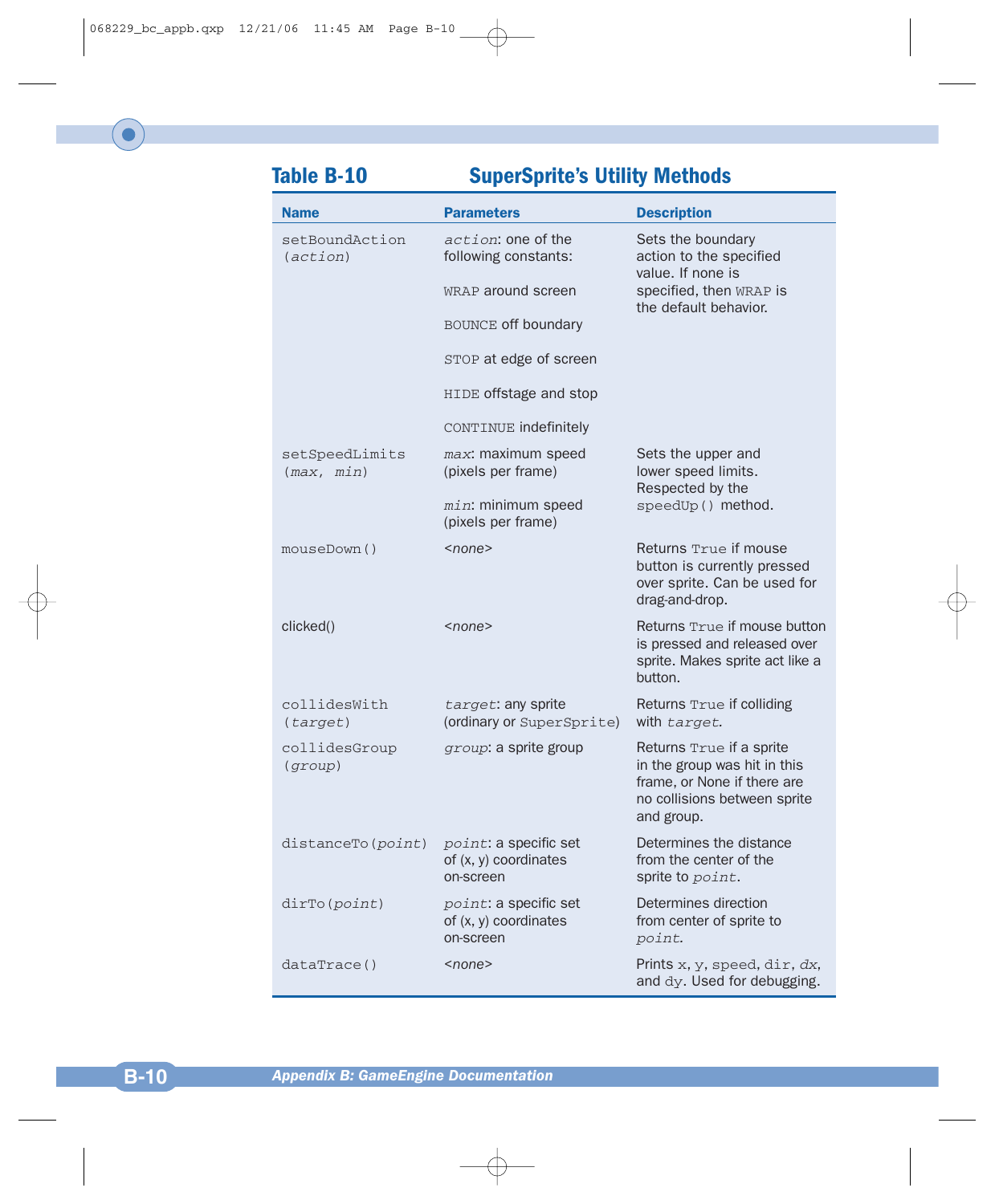#### SuperSprite's checkEvents() and checkBounds() override methods

The SuperSprite has one method that is meant to be overridden in subclasses of SuperSprite. Like the update() event in Scene, the checkEvents() method is designed to be overridden. Use this method to add event handling to descendants of SuperSprite. If you have a boundary-checking situation that isn't covered by the standard boundary actions, you can also override checkBounds() (see Table B-11).

### **Table B-11 SuperSprite's Overwrite Methods**

| <b>Name</b>   | <b>Parameters</b> | <b>Description</b>                                                                                                   |
|---------------|-------------------|----------------------------------------------------------------------------------------------------------------------|
| checkEvents() | $<$ none $>$      | Overwrite this method to add code that<br>will run on each frame (usually event- or<br>collision-handling code).     |
| checkBounds() | $<$ none $>$      | Overwrite this method if you need a<br>boundary-checking technique that isn't<br>covered in the built-in techniques. |

## Sample Programs

The following programs illustrate the gameEngine's features in more detail. (For a complete description of these programs, please see Chapter 10.)

### The simplest possible gameEngine game

The simpleGE.py program is the gameEngine equivalent to the traditional "Hello World" test program:

```
""" simpleGe.py 
    example of simplest possible
    game engine program
"" "
import pygame, gameEngine
game = gameEngine.Scene()
game.start()
```
This program uses a standard instance of the Scene class. The default instance has a SuperSprite object built in (which you will usually replace with your own sprites). Even with this extremely limited code, the program runs and the sprite moves around on the screen.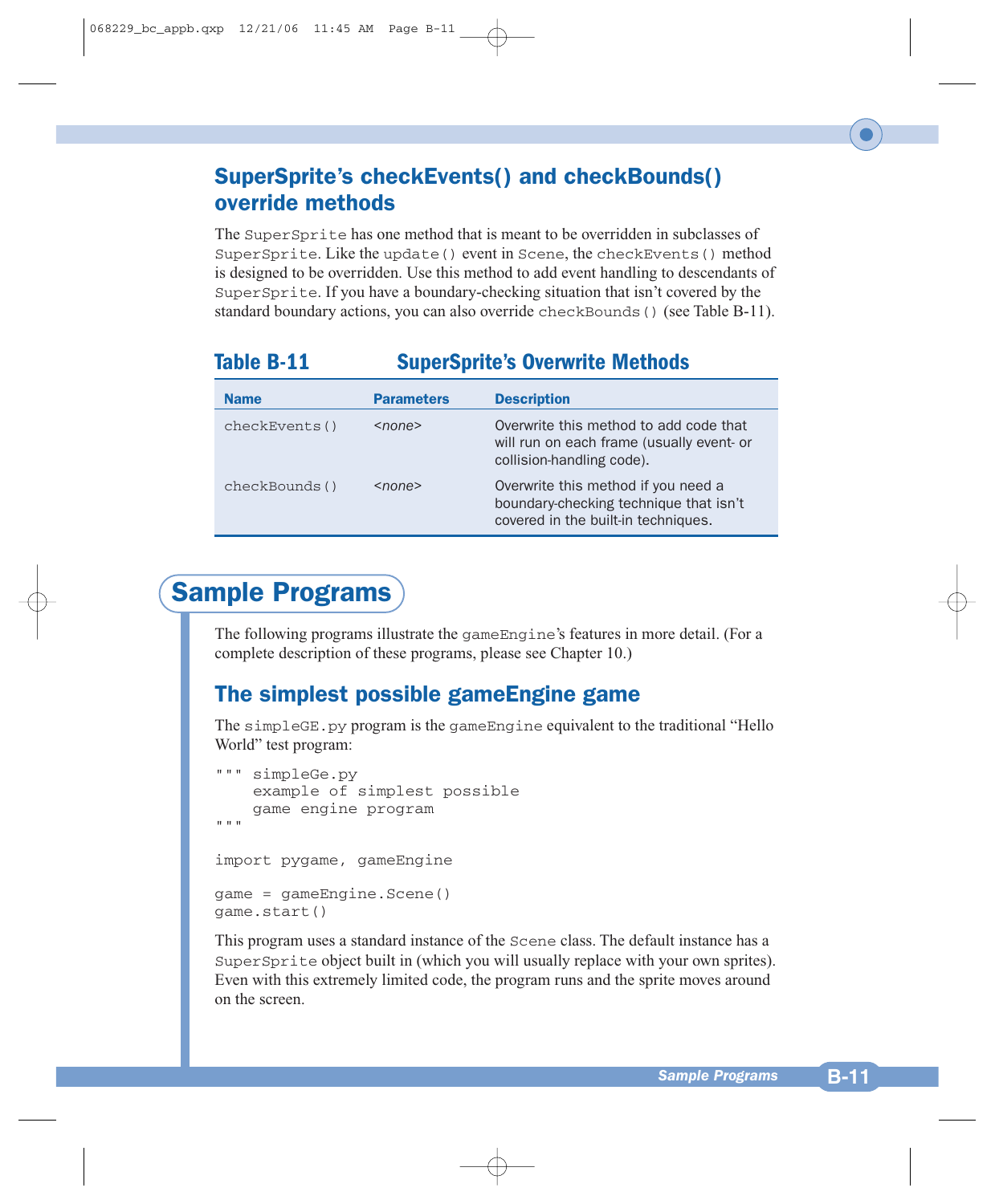#### Extending the SuperSprite class

The SuperSprite class is a powerful tool, but if you want to add event-handling capability, you'll need to extend it. The  $carGE.py$  program shows how this is done:

```
""" carGE.py 
    extend SuperSprite to add keyboard input
"" ""
import pygame, gameEngine
class Car(gameEngine.SuperSprite):
    def __init__(self, scene):
        gameEngine.SuperSprite. init (self, scene)
        self.setImage("car.gif")
    def checkEvents(self):
        keys = pygame.key.get_pressed()
        if keys[pygame.K_LEFT]:
            self.turnBy(5)
        if keys[pygame.K_RIGHT]:
            self.turnBy(-5)
        if keys[pygame.K_UP]:
            self.speedUp(.2)
        if keys[pygame.K_DOWN]:
            self.speedUp(-.2)
def main():
    game = gameEngine.Scene()
    game.background.fill((0xCC, 0xCC, 0xCC))
    car = Car(qame)game.sprites = [car]
    game.start()
if _name  == " main " :
    main()
```
The Car class is simply an extension of the SuperSprite class with the checkEvents() method overwritten. To add the custom class, create an instance of the Car class with the scene instance as its argument, add the car to the scene's sprites list, and start up the scene.

#### Drag-and-drop sprites

You can also customize a sprite to get a version of drag-and-drop behavior, as shown in dragDrop.py: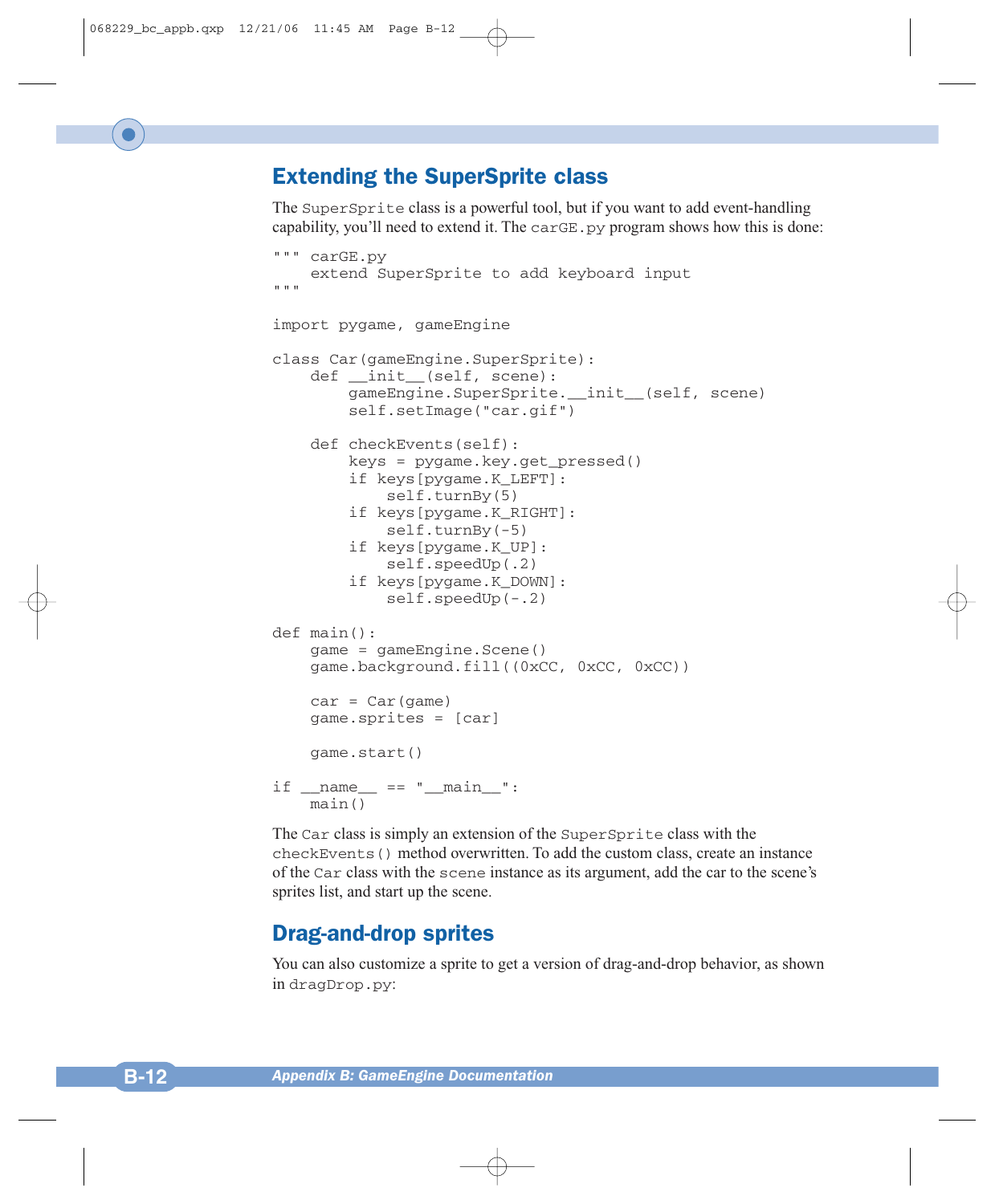```
""" dragDrop.py
    illustrate click and mouseDown methods
    with gameEngine
"""
import pygame, gameEngine
class Ball(gameEngine.SuperSprite):
    def __init__(self, scene):
        gameEngine.SuperSprite.__init__(self, scene)
        self.setImage("ball.gif")
    def checkEvents(self):
        #drag and drop
        if self.mouseDown():
            self.setPosition(pygame.mouse.get_pos())
def main():
    game = gameEngine.Scene()
    ball = Ball(qame)game.sprites = [ball]
    game.start()
if __name__ == "__main__":main()
```
The Ball class is an extension of SuperSprite. I use its mouseDown() method to determine whether the mouse pointer is currently over the sprite. If it is, I set the position to the mouse pointer's current position.

#### Customizing the scene

Sometimes it's more convenient to customize the scene, particularly when you're working with ordinary sprites or the GUI components. The guiDemoGE.py program illustrates all the GUI elements. I put them together using an extension of the Scene class.

```
""" guiDemoGE.py 
    demonstrates the GUI objects in
    gameEngine
"""
import pygame, gameEngine
class Game(gameEngine.Scene):
    def __init__(self):
        gameEngine.Scene.__init__(self)
        self.addLabels()
        self.addButton()
```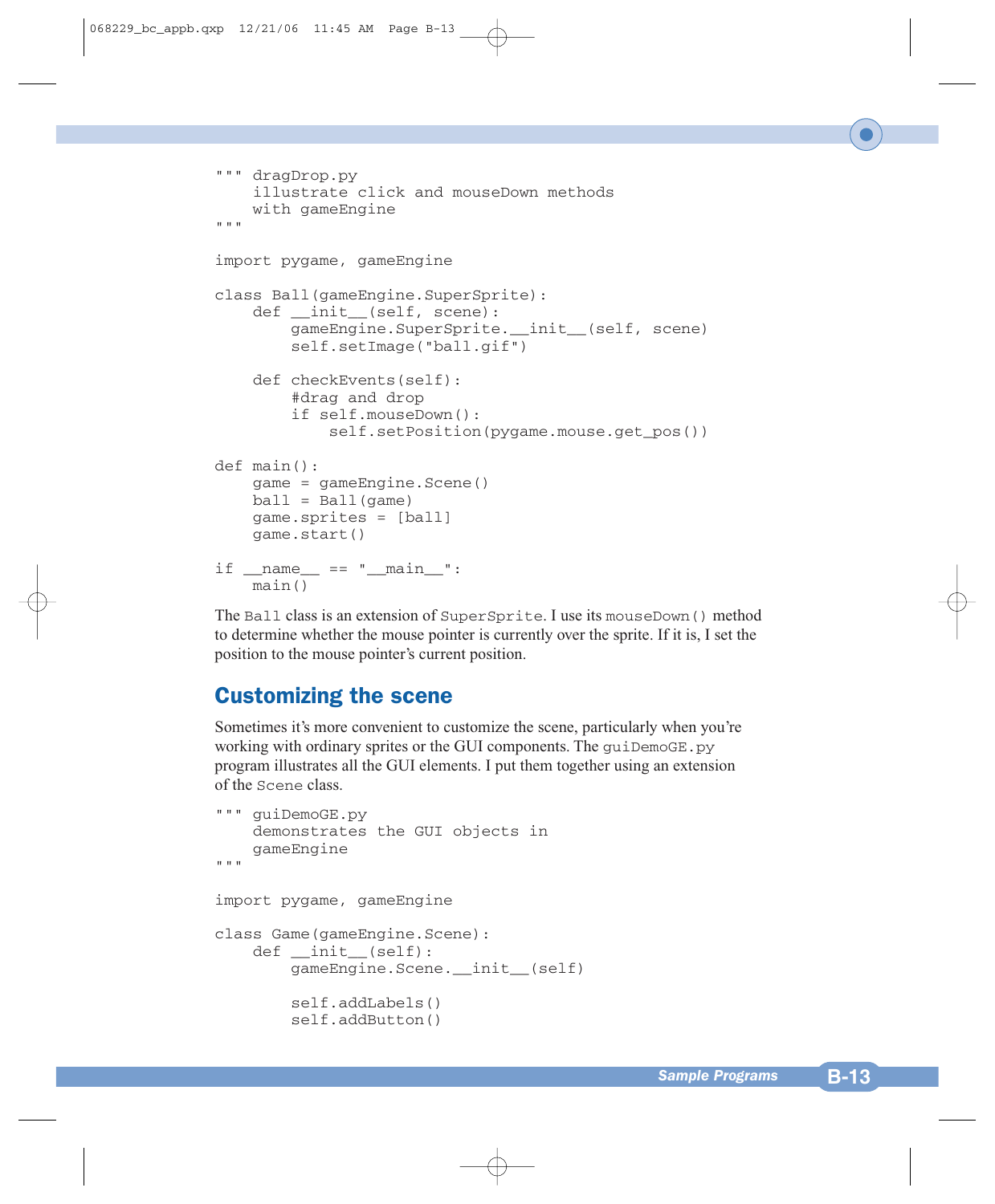```
self.addScroller()
         self.addMultiLabel()
         self.sprites = [self.lblTitle, self.label,
                         self.lblButton, self.button,
                         self.lblScroller, self.scroller,
                         self.multi]
     def addLabels(self):
         self.lblTitle = gameEngine.Label()
         self.lblTitle.text = "GameEngine GUI Demo"
         self.lblTitle.center = (320, 40)
         self.lblTitle.size = (300, 30)
         self.label = gameEngine.Label()
         selfu = pyqamefoot. Font
("goodfoot.ttf", 40)
         self.label.text = "Label"
         selfu = (0xCC, 0x00, 0x00)selfu = (0xCC, 0xCC, 0x00)self.label.center = (320, 100)
         selfu = (100, 50)def addButton(self): 
         self.lblButton = gameEngine.Label()
         self.lblButton.center = (200, 180)
         self.lblButton.text = "Button"
         self.button = gameEngine.Button()
         self.button.center = (450, 180)self.button.text = "don't click me"
     def addScroller(self):
         self.lblScroller = gameEngine.Label()
         self.lblScroller.text = "scroller"
         self.lblScroller.center = (200, 250)
         self.scroller = gameEngine.Scroller()
         self.scroller.center = (450, 250)
         self.scroller.minValue= 0
         self.scroller.maxValue = 250
         self.scroller.value = 200
         self.scroller.increment = 5
     def addMultiLabel(self):
         self.multi = gameEngine.MultiLabel()
         self.multi.textLines = [
             "This is a multiline text box.",
```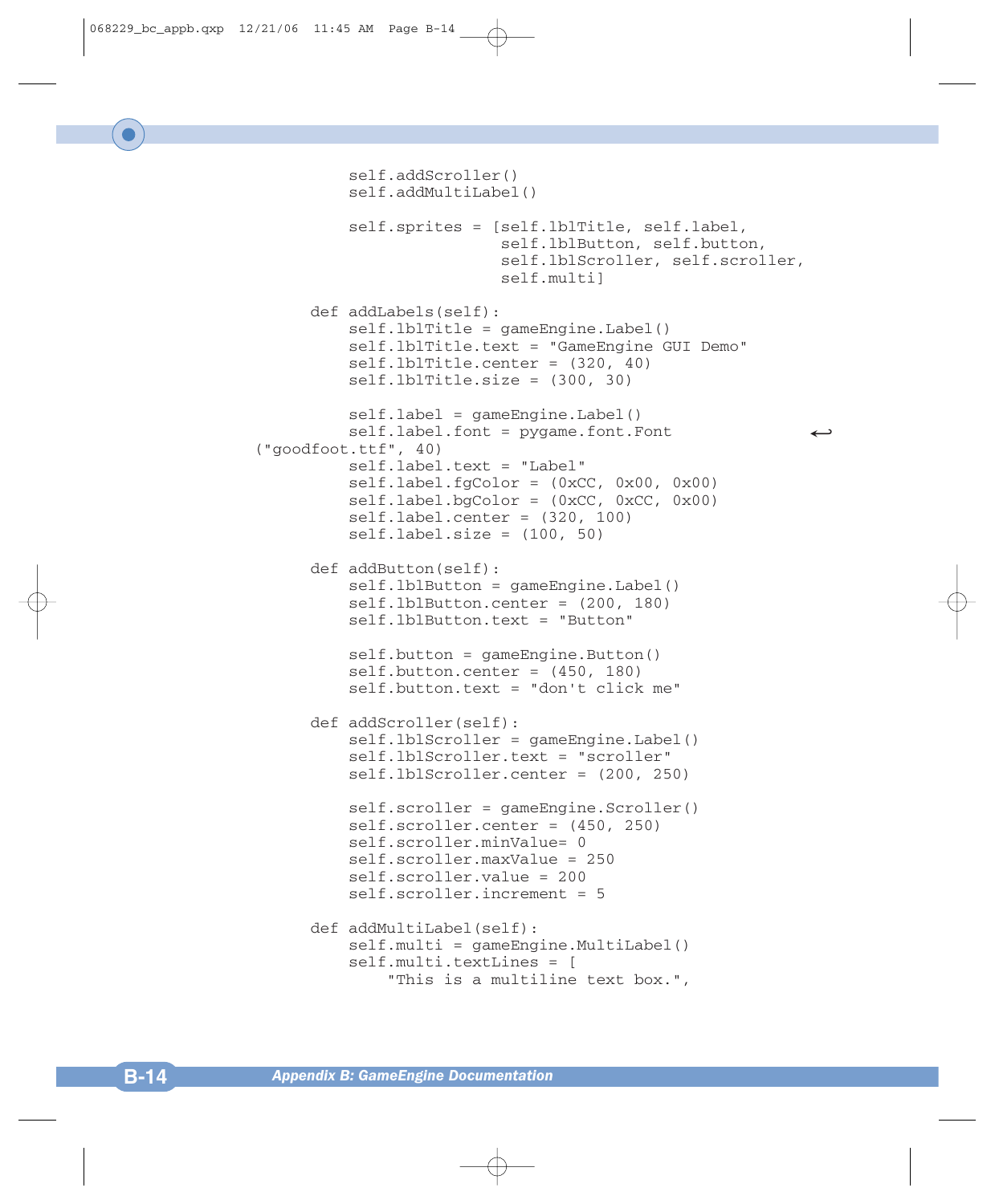```
"It's useful when you want to",
              "put larger amounts of text",
              "on the screen. Of course, you",
              "can change the colors and font."
              ]
          self.multi.size = (400, 120)self.multi.center = (320, 400)
      def update(self): 
          if self.button.clicked:
              self.lblButton.text = "Ouch!"
          self.lblScroller.center = (self.scroller.value, 9
250)
 def main():
      \text{game} = \text{Game}()game.start()
 if name = " main ":
      main()
```
#### Using scrollbars

The rgbScroller.py program shows an RGB-color-choosing application that uses the scroller component.

```
""" rgbScroller.py 
    demonstrates use of scrollers
    to make a color picker
"" "
import pygame, gameEngine
class ColorScr(gameEngine.Scroller):
    def __init__(self):
        gameEngine.Scroller.__init__(self)
        self.minValue = 0
        self.maxValue = 255
        self.value = 255
        self.increment = 5
        self.format = "<< %d >>"
class Game(gameEngine.Scene):
    def __init__(self):
        gameEngine.Scene.__init__(self)
        #make scrollers
        self.scrRed = ColorScr()
```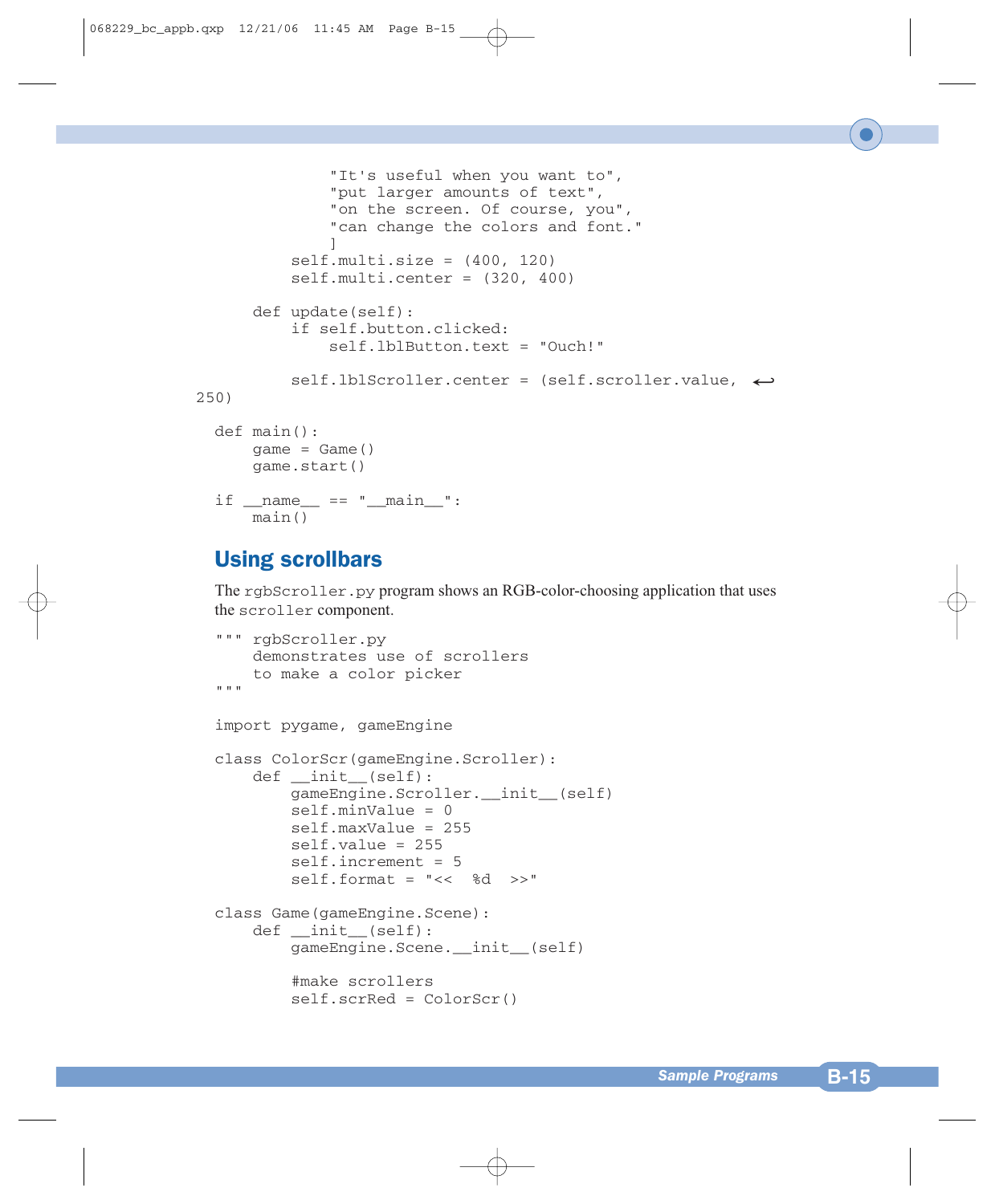```
self.scrRed.center = (320, 200)
          self.scrGreen = ColorScr()
          self.scrGreen.center = (320, 240)
          self.scrBlue = ColorScr()
          self.scrBlue.center = (320, 280)
          self.sprites = [self.scrRed, self.scrGreen,
self.scrBlue]
          self.setCaption("RGB Scrollers")
      def update(self):
          red = self.scrRed.value
          green = self.scrGreen.value
          blue = self.scrBlue.value
          self.background.fill((red, green, blue))
          #blit the background
          self.screen.blit(self.background, (0, 0))
 def main():
     \text{qame} = \text{Game}()game.start()
 if __name__ == " __main__":
     main()
```
This program uses three instances of the Scroller class. The GUI objects don't have any event handling built-in, so I extend the Scene class and use its update () method to handle the event-handling duties.

#### Creating a full game

A complete game will usually include several custom Scene objects. You might have one scene to handle the instructions, another for the game itself, and a third for reporting the player's progress. The Scene class is easy to extend, and your game can have as many as you need. Simply write your main loop code to control which scenes are available when.

The better Asteroids. py game illustrates all these features. It's still not quite a complete game (sound effects and a more effective control system are obvious needs), but it does illustrate how to create a multi-state game. Take careful note of the special carrier object used to pass information between scenes. Most of the data is encapsulated inside individual scenes, but two pieces of information should be shared among scenes: the player's score and his/her intention to keep going. I placed both variables as attributes in a small object that preserves its value while the various scenes are created and destroyed.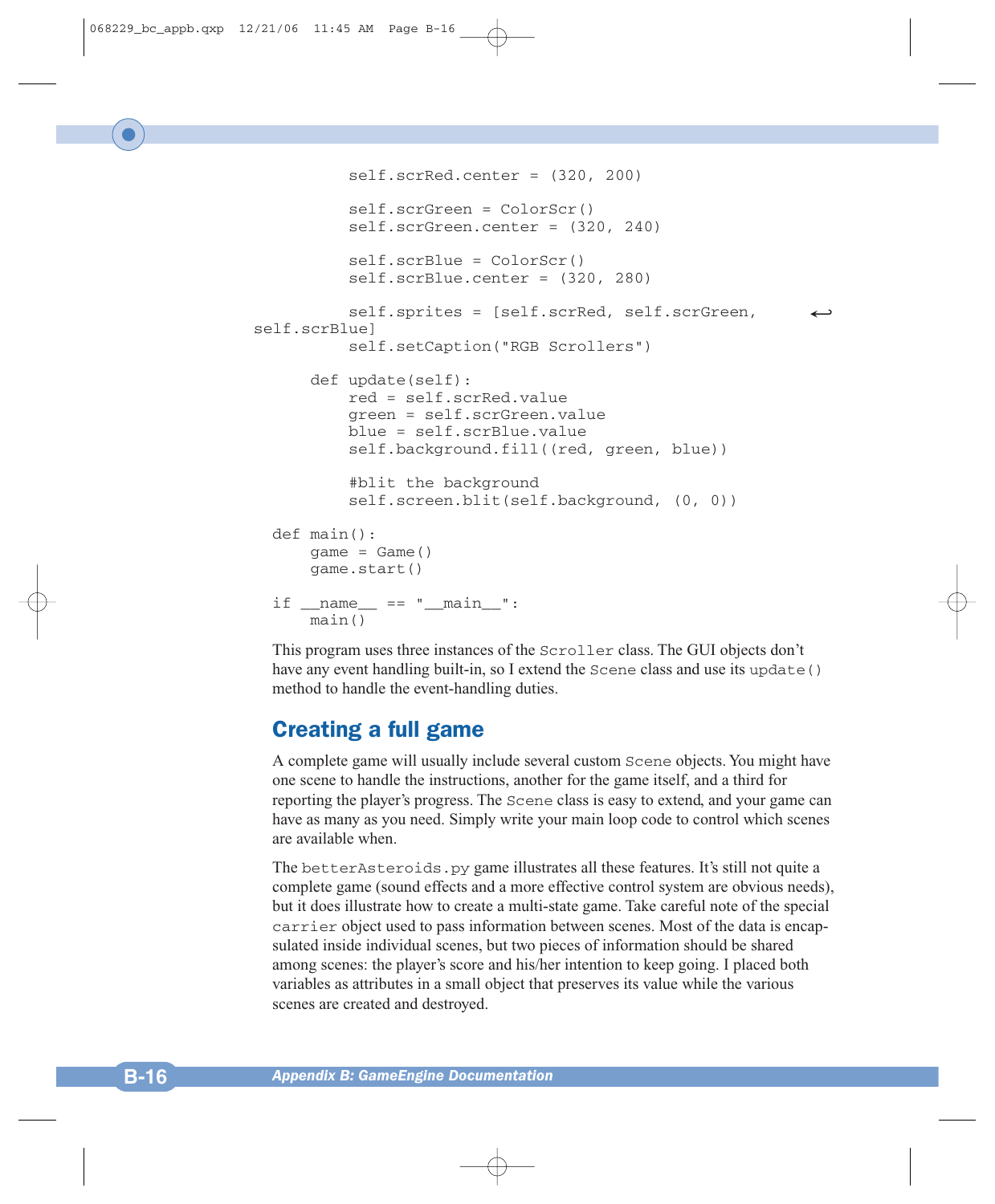```
""" betterAsteroids.py 
      Show more features of gameEngine
      demonstrates multiple states, multiple
      sprite groups, carrier object
  """
 import pygame, gameEngine, random
 class Ship(gameEngine.SuperSprite):
      """ player avatar.
          standard space controls
          arrows to turn, accel, space
          to fire
      " " "
      def __init__(self, scene):
          gameEngine.SuperSprite.__init__(self, scene)
          self.setImage("ship.gif")
          self.setSpeed(0)
          self.setAngle(0)
      def checkEvents(self):
          keys = pygame.key.get_pressed()
          if keys[pygame.K_LEFT]:
              self.rotateBy(5)
          if keys[pyqame.K RIGHT]:
              self.rotateBy(-5)
          if keys[pygame.K_UP]:
              self.addForce(.2, self.rotation)
          if keys[pygame.K_SPACE]:
              self.scene.bullet.fire()
 class Bullet(gameEngine.SuperSprite):
      """ bullet fired from spacecraft 
      """
      def __init__(self, scene):
          gameEngine.SuperSprite. init (self, scene)
          self.setImage("bullet.gif")
          self.imageMaster = pygame.transform.scale
(self.imageMaster, (5, 5))
          self.setBoundAction(self.HIDE)
          self.reset()
      def fire(self):
          self.setPosition((self.scene.ship.x,
self.scene.ship.y))
          self.setSpeed(12)
          self.setAngle(self.scene.ship.rotation)
      def reset(self):
```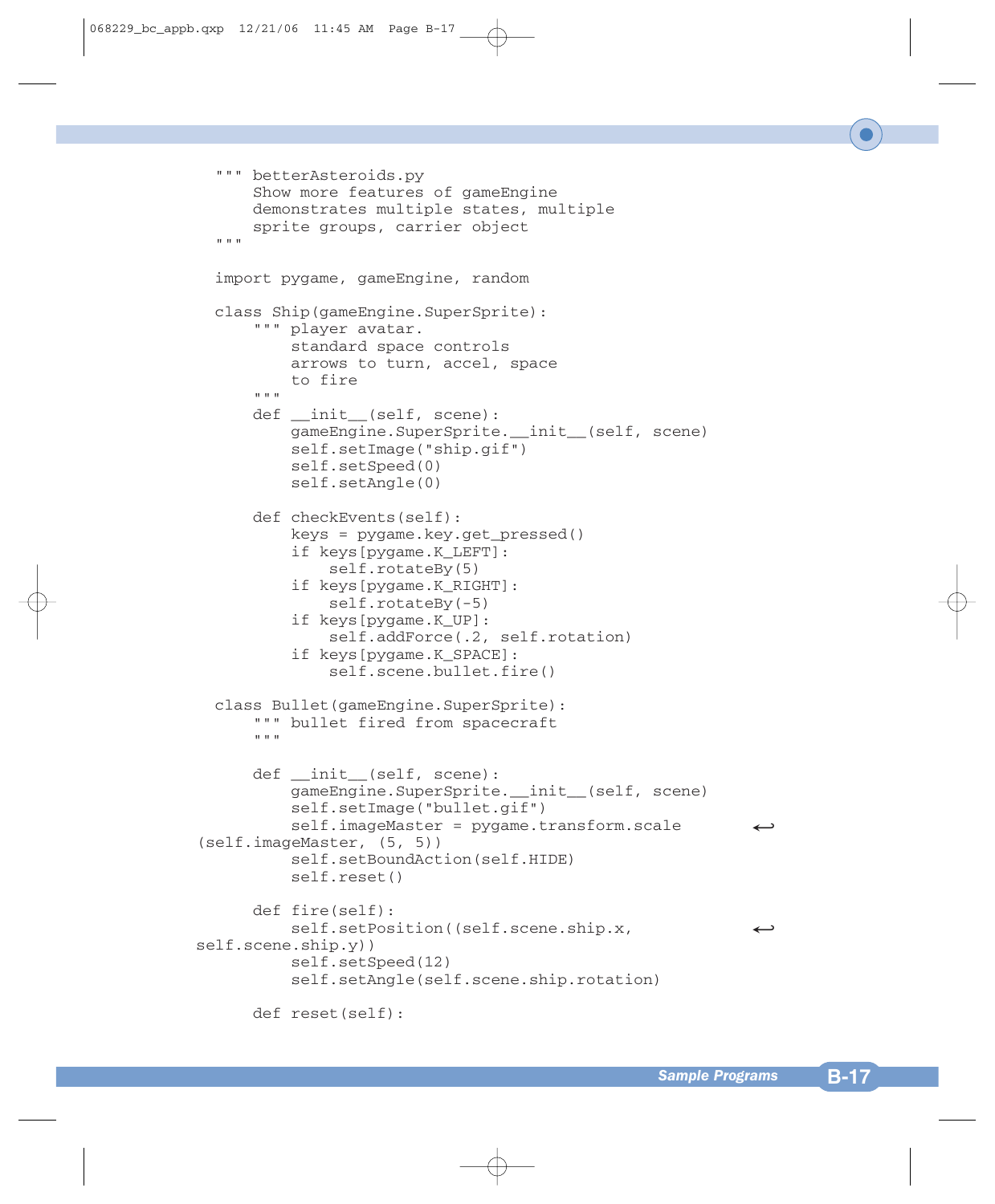```
self.setPosition ((-100, -100))
          self.setSpeed(0)
 class Rock(gameEngine.SuperSprite):
      """ asteroid. Rotates, wraps, and generally
          gets in the way
      """
      def __init__(self, scene):
          gameEngine.SuperSprite.__init__(self, scene)
          self.setImage("rock.gif")
          self.reset()
      def checkEvents(self):
          self.rotateBy(self.rotSpeed)
      def reset(self):
          """ change attributes randomly """
          #set random position
          x = random.random(0, self.screen.getwidth())y = random.randint(0, self.screen.get_height())
          self.setPosition((x, y))
          #set random size
          scale = random.random(10, 40)self.setImage("rock.gif")
          self.inageMaster = \n\pygame.transform.scale(self.imageMaster, 9
(scale, scale))
          self.setSpeed(random.randint(0, 6))
          self.setAngle(random.randint(0, 360))
          self.rotSpeed = random.random() (-5, 5)
 class Game(gameEngine.Scene):
      """ primary gameplay state
          manages player, bullet, rocks
          returns score in carrier object
      \mathbf{u} \cdot \mathbf{u} \cdot \mathbf{u}def __init (self, carrier):
          gameEngine.Scene.__init__(self)
          self.carrier = carrier
          self.ship = Ship(self)
          self.bullet = Bullet(self)
          self.numRocks = 10
          self.points = 2000
          self.lblPoints = gameEngine.Label()
```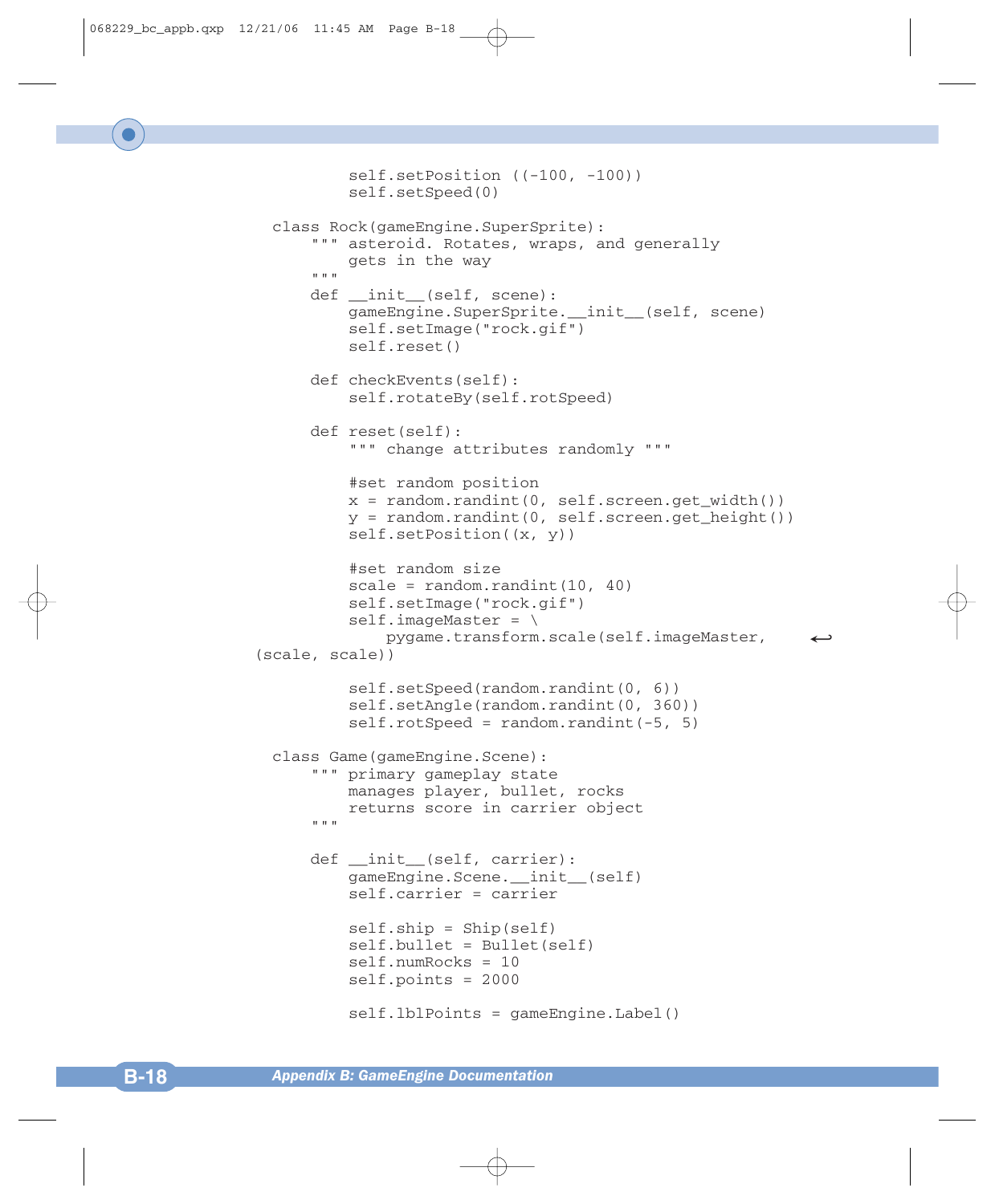```
self.lblPoints.center = (100, 30)
          self.lblPoints.text = "%d" % self.points
          self.lblPoints.fgColor = (0xFF, 0xFF, 0xFF)
          self.lblPoints.bgColor = (0, 0, 0)
          self.rocks = []
          for i in range(self.numRocks):
              self.rocks.append(Rock(self))
          self.rockGroup = self.makeSpriteGroup(self.rocks)
          self.addGroup(self.rockGroup)
          self.sprites = [self.1blPoints, self.bullet,
self.ship ]
          self.setCaption("asteroids") 
      def update(self):
          rockHitShip = self.ship.collidesGroup(self.rocks)
          if rockHitShip:
              rockHitShip.reset()
          rockHitBullet = self.bullet.collidesGroup 9
(self.rocks)
          if rockHitBullet:
              rockHitBullet.kill()
              if len(self.rockGroup) <= 0:
                  self.stop()
                  self.carrier.score = self.points
              self.bullet.reset()
          self.points -= 1
          self.lblPoints.text = "%d" % self.points
          if self.points <= 0:
              self.stop()
              score = 0class Intro(gameEngine.Scene):
      """ introduction. Simply sets the
          stage
      \mathbf{u} " \mathbf{u}def __init__(self):
          gameEngine.Scene. init (self)
          instructions = gameEngine.MultiLabel()
          instructions.textLines = [
              "You are caught in an asteroid",
              "field. Use your blasters to ",
              "destroy the asteroids.",
              "",
              "Blow them up quickly for more "
              "points."]
          instructions.size = (400, 300)
```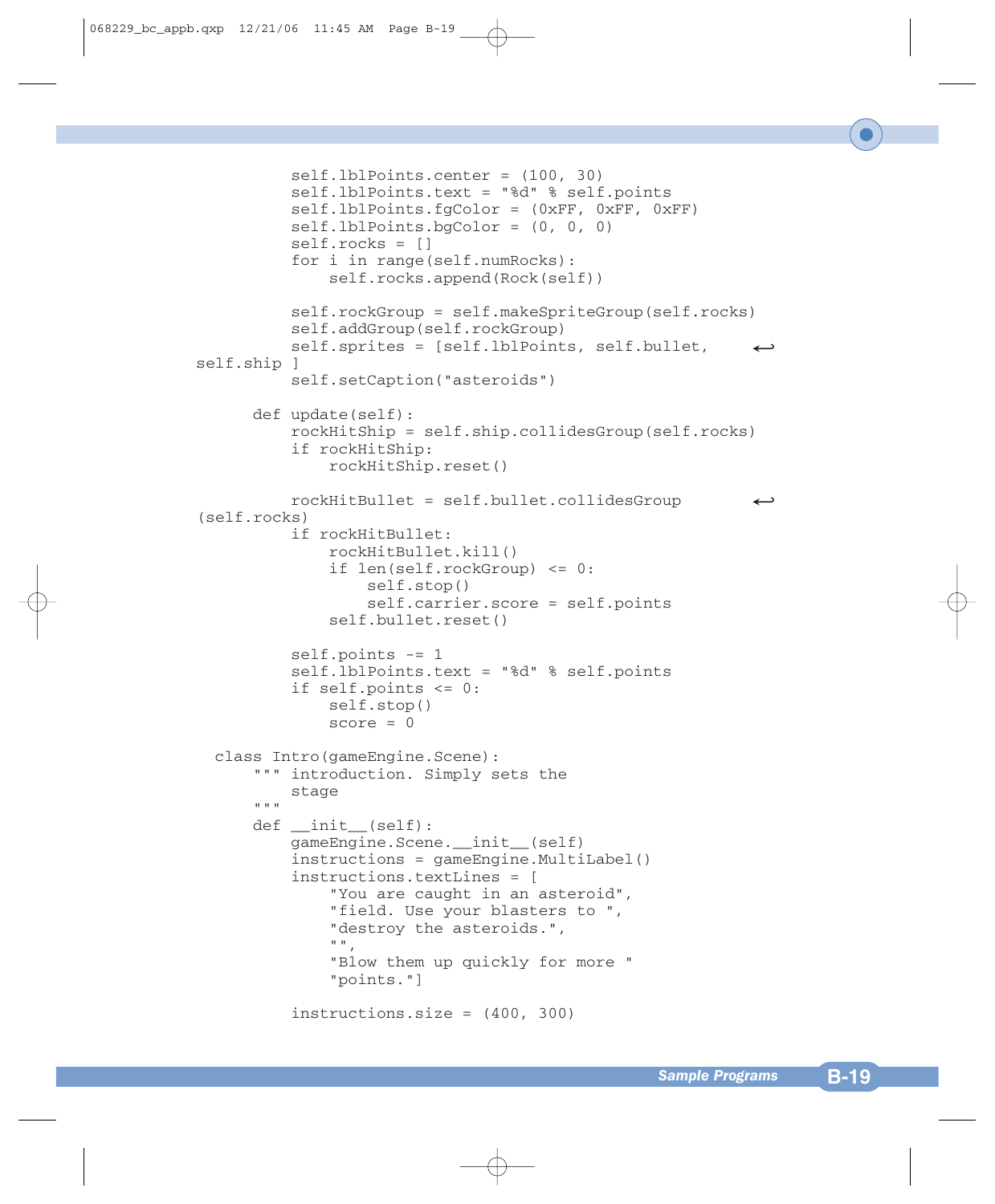```
instructions.fgColor = (0xFF, 0xFF, 0xFF)
          instructions.bgColor = (0, 0, 0)
          instructions.center = (320, 200)
          self.button = gameEngine.Button()
          self.button.center = (320, 400)self.button.text = "Play"
          self.sprites = [instructions, self.button]
          self.setCaption("Asteroids")
      def update(self):
          if self.button.clicked:
              self.stop()
  class Report(gameEngine.Scene):
      """ reports the player's score, 
          determines if player wants 
          to try again
          score and data passed in 
          carrier object
      " " "
      def __init__(self, carrier):
          gameEngine.Scene. init (self)
          self.carrier = carrier
          lblPoints = gameEngine.Label()
          lblPoints.center = (320, 240)
          lblPoints.fgColor = (0xFF, 0xFF, 0xFF)
          lblPoints.bgColor = (0, 0, 0) 
          1b1Points.size = (300, 50)lblPoints.text = "Score: %d points" % carrier.score
          self.btnAgain = gameEngine.Button()
          self.btnAgain.text = "play again"
          self.btnAgain.center = (100, 400)
          self.btnQuit = gameEngineering.Button()self.btnQuit.text = "quit"
          self.btnQuit.center = (540, 400)
          self.sprites = [lblPoints, self.btnAgain,
self.btnQuit]
      def update(self):
          if self.btnAgain.clicked:
              self.carrier.goAgain = True
```